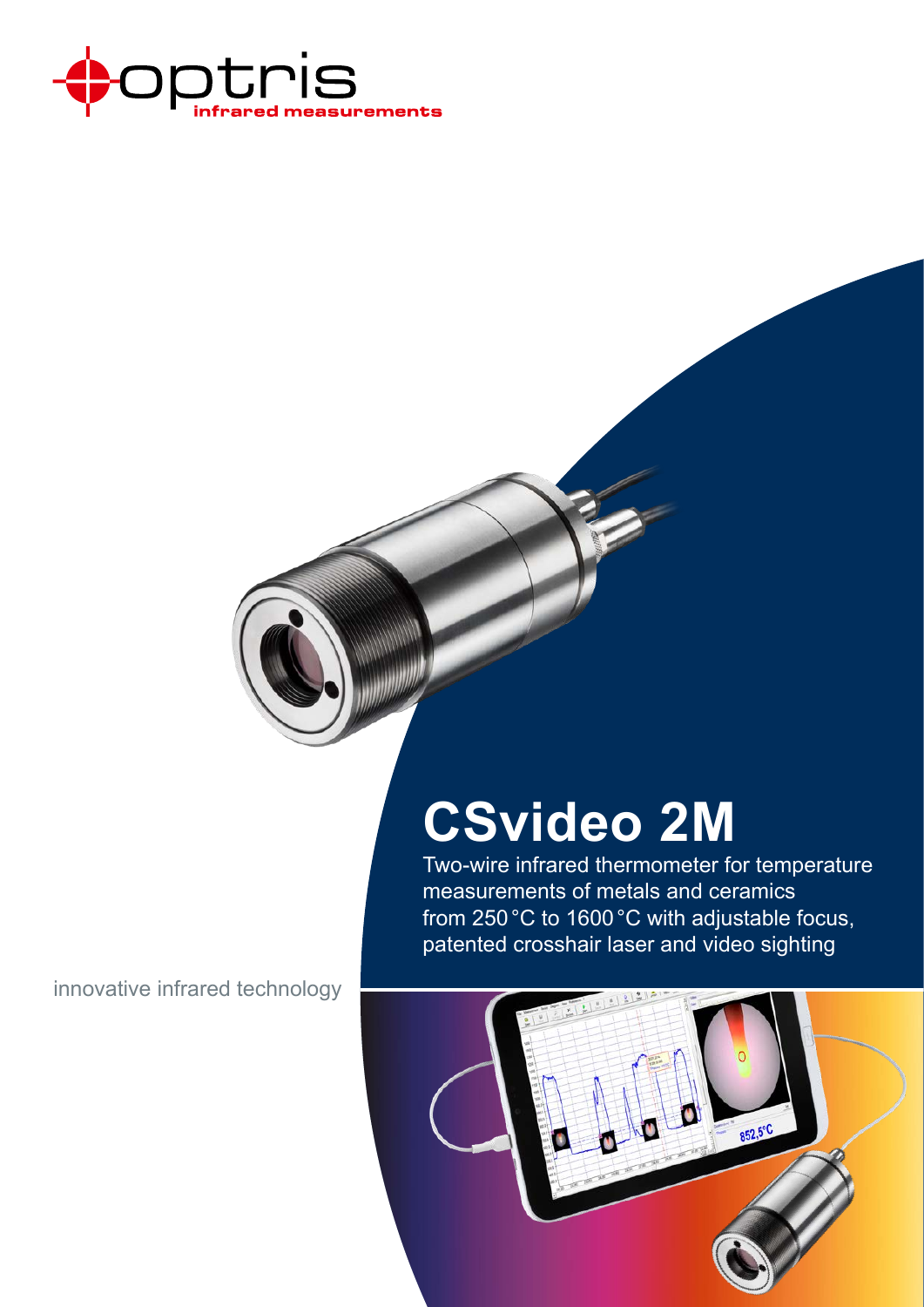### optris® **CSvideo 2M** TECHNICAL DATA

#### **Features:**

- Parallel use of video sighting and crosshair laser for easy sensor alignment (measuring spots up from 0.5 mm) under all viewing conditions possible
- Manual focusing for measurement distances from 90 mm
- Response times up from 10 ms
- Standard two-wire interface for reliable data transfer and easy integration into a PLC
- Usable up to 70°C ambient temperature without cooling
- optris Compact Connect software for fast onsite sensor setup, video alignment and real-time process monitoring

| <b>General specifications</b>      |                                                                                 |  |  |  |  |  |  |  |
|------------------------------------|---------------------------------------------------------------------------------|--|--|--|--|--|--|--|
| Environmental rating               | IP 65 (NEMA-4)<br>front mountable at vacuum processes<br>(up to $10^{-3}$ mbar) |  |  |  |  |  |  |  |
| Ambient temperature                | -20 °C to 70 °C (50 °C with laser ON)                                           |  |  |  |  |  |  |  |
| Storage temperature                | -40 °C to 85 °C                                                                 |  |  |  |  |  |  |  |
| Relative humidity                  | 10-95%, non-condensing                                                          |  |  |  |  |  |  |  |
| Vibration                          | IEC 68-2-6: 3 G, 11-200 Hz, any axis                                            |  |  |  |  |  |  |  |
| Shock                              | IEC 68-2-27: 50 G, 11 ms, any axis                                              |  |  |  |  |  |  |  |
| Weight                             | 600 <sub>g</sub>                                                                |  |  |  |  |  |  |  |
| <b>Electrical specifications</b>   |                                                                                 |  |  |  |  |  |  |  |
| Output / analog                    | $4 - 20$ mA                                                                     |  |  |  |  |  |  |  |
| Loop resistance                    | Max. 1000 Ω <sup>1)</sup>                                                       |  |  |  |  |  |  |  |
| Output / alarm                     | 0-30 V / 500 mA (open collector)                                                |  |  |  |  |  |  |  |
| Output / digital                   | USB 2.0<br>Ethernet (via optional USB server)                                   |  |  |  |  |  |  |  |
| Video sighting                     | digital (USB 2.0), 640 x 480 px,<br>FOV 3.1° x 2.4°                             |  |  |  |  |  |  |  |
| Cable length<br>$(analog + alarm)$ | 3 m, 8 m, 15 m                                                                  |  |  |  |  |  |  |  |
| Cable length (USB)                 | 5 m (incl.), 10 m, 20 m,<br>100 m (over Ethernet)                               |  |  |  |  |  |  |  |
| Current draw (laser)               | 45 mA at 5 V<br>20 mA at 12 V<br>12 mA at 24 V                                  |  |  |  |  |  |  |  |
| Power supply                       | $5-28$ V DC                                                                     |  |  |  |  |  |  |  |
| 1) In dependence on supply voltage |                                                                                 |  |  |  |  |  |  |  |

## Measurement specifications

| Temperature range<br>(scalable via software)                          | 250 °C to 800 °C (2ML)<br>385 °C to 1600 °C (2MH)                                               |
|-----------------------------------------------------------------------|-------------------------------------------------------------------------------------------------|
| Spectral range                                                        | $1.6 \mu m$                                                                                     |
| Optical resolution<br>$(90%$ energy)                                  | 150:1 (2ML)<br>300:1 (2MH)                                                                      |
| System accuracy<br>(at $T_{\text{amb}} = 23 \pm 5^{\circ} \text{C}$ ) | $\pm$ (0.3% of reading + 2 °C)                                                                  |
| Repeatability<br>(at $T_{\text{amb}}$ = 23 $\pm$ 5 °C)                | $\pm$ (0.1% of reading + 1 °C)                                                                  |
| Temperature resolution                                                | 0.1K                                                                                            |
| Response time<br>$(90\%$ signal)                                      | 10 <sub>ms</sub>                                                                                |
| Emissivity / Gain<br>(adjustable via software)                        | $0.100 - 1.100$                                                                                 |
| IR window correction<br>(adjustable via software)                     | $0.100 - 1.000$                                                                                 |
| Signal processing<br>(parameter adjustable<br>via software)           | Peak hold, valley hold, average;<br>extended hold function with<br>threshold and hysteresis     |
| Software (incl.)                                                      | optris <sup>®</sup> Compact Connect<br>(Sensor setup, video sighting and<br>process monitoring) |
|                                                                       |                                                                                                 |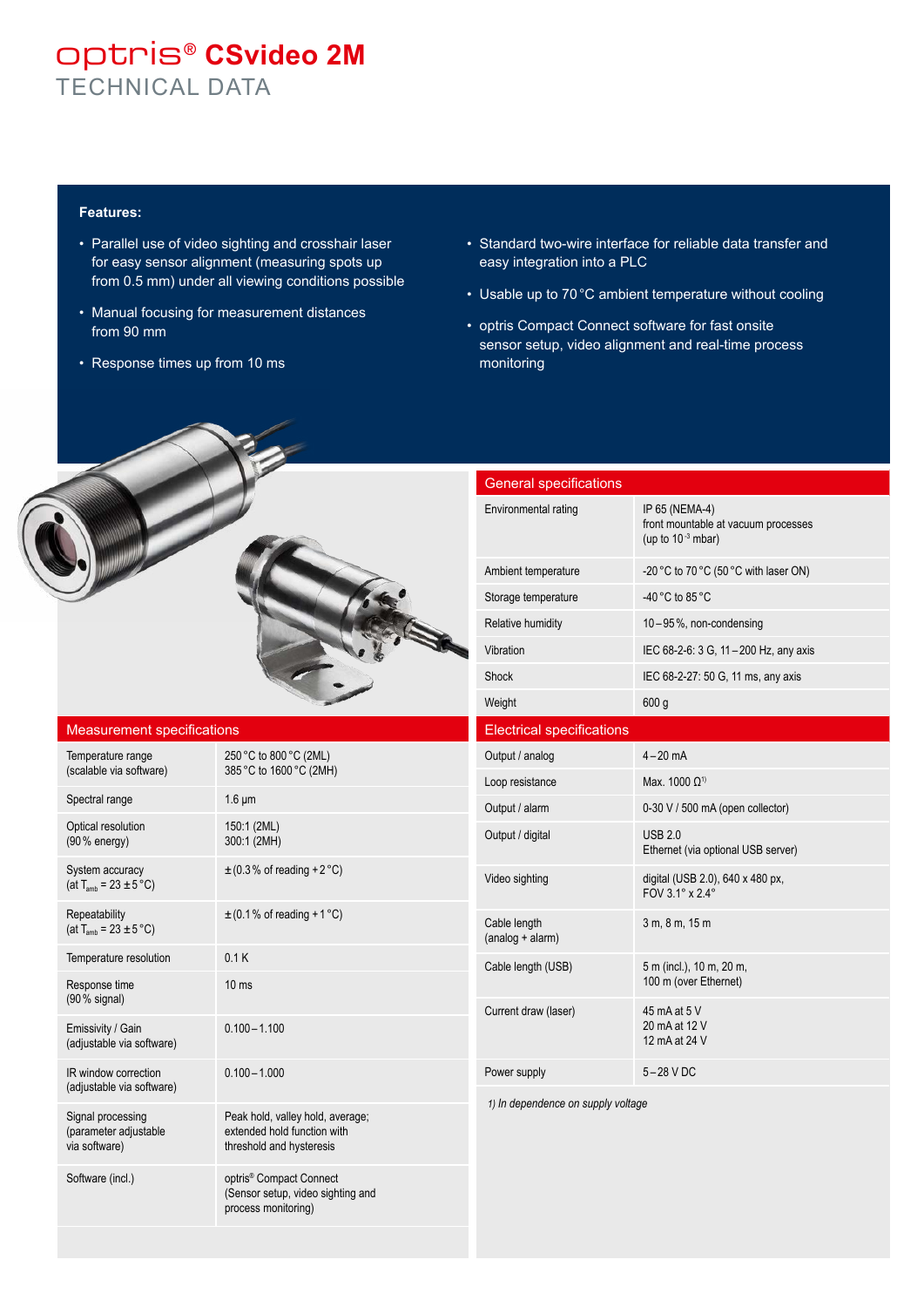### optris® **CSvideo 2M** TECHNICAL DATA

### Optical parameters

The vario optics of the CSvideo allows a smooth focusing of the optics to the desired distance.

Standard focus (SF): 200 mm till infinity Close focus (CF): 90 mm till 250 mm

The sensors are available in two versions:

The following tables show examples of measurement distances and the corresponding measurement spot sizes:

|                       | 2ML: SF optics (150:1) |     |     |     |      |      |      | 2ML: CF optics (150:1) |     |     |     |     |     |     |
|-----------------------|------------------------|-----|-----|-----|------|------|------|------------------------|-----|-----|-----|-----|-----|-----|
| Meas. spot size in mm | 1.3                    | 2.0 | 3.0 | 4.7 | 7.3  | 10.7 | 16.7 | 33.3                   | 0.6 | 0.8 | 1.0 | 1.2 | 1.4 | 1.7 |
| Meas, distance in mm  | 200                    | 300 | 450 | 700 | 1100 | 1600 | 2500 | 5000                   | 90  | 120 | 150 | 180 | 210 | 250 |
|                       | 2MH: SF optics (300:1) |     |     |     |      |      |      | 2MH: CF optics (300:1) |     |     |     |     |     |     |
| Meas. spot size in mm | 0.7                    | 1.0 | 1.5 | 2.3 | 3.7  | 5.3  | 8.3  | 16.7                   | 0.3 | 0.4 | 0.5 | 0.6 | 0.7 | 0.8 |
| Meas, distance in mm  | 200                    | 300 | 450 | 700 | 1100 | 1600 | 2500 | 5000                   | 90  | 120 | 150 | 180 | 210 | 250 |

#### Connection modes



#### Software included



• Automatic snapshots (time- or temperature dependent) to control and document the process

**New**

- Graphic display and recording of the measurement values
- Setup of sensor parameters and signal processing functions
- Remote control of the sensor